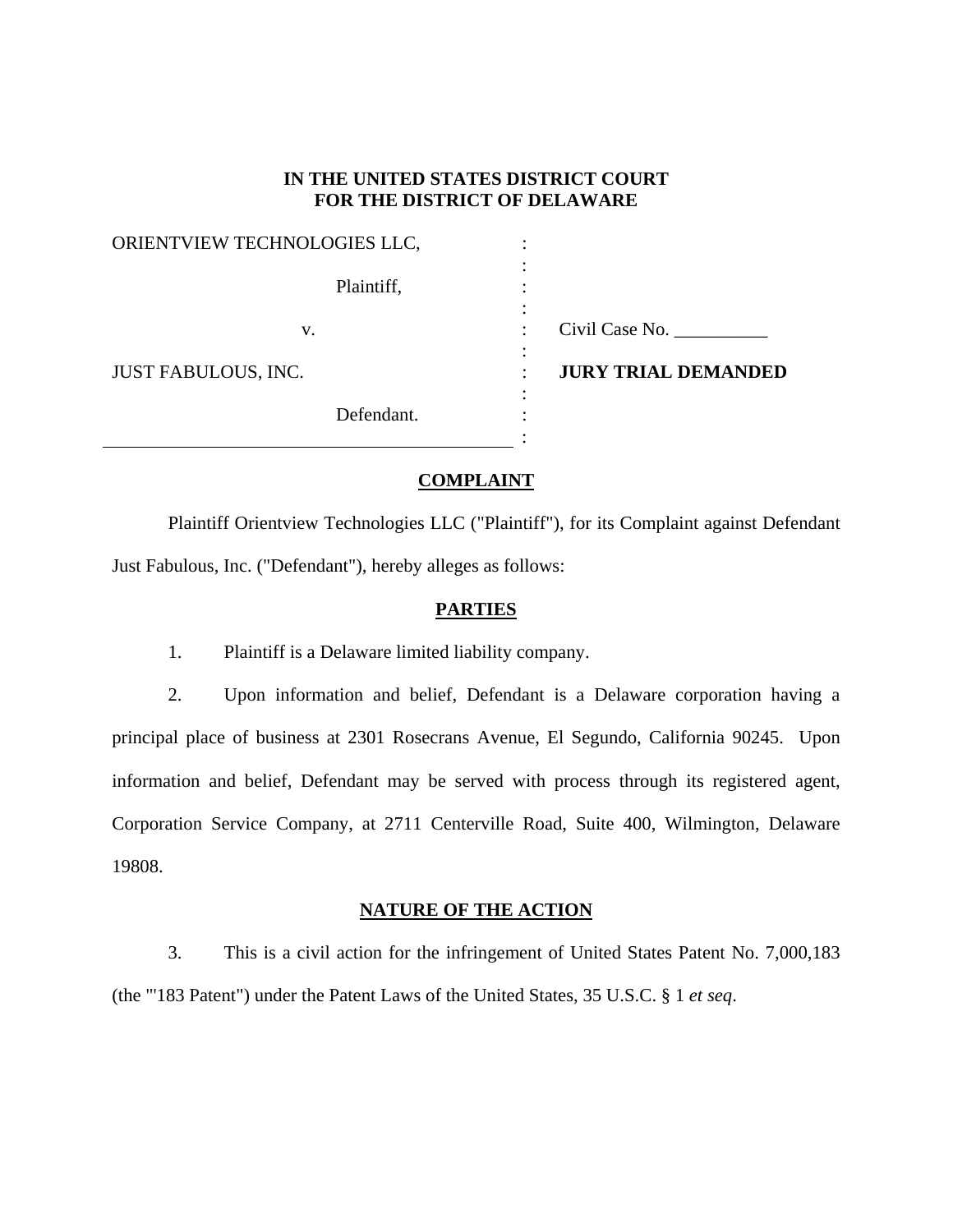#### **JURISDICTION AND VENUE**

4. This Court has jurisdiction over the subject matter of this action pursuant to 28 U.S.C. §§ 1331 and 1338(a) because this action arises under the Patent Laws of the United States, 35 U.S.C. § 271 *et seq.*

5. This Court has personal jurisdiction over Defendant because it is incorporated in Delaware and has purposely availed itself of the privileges and benefits of the laws of the State of Delaware.

6. Upon information and belief, more specifically, Defendant, directly and/or through authorized intermediaries, ships, distributes, offers for sale, sells, and/or advertises (including the provision of an interactive web page) its products and services in the United States and the State of Delaware. Upon information and belief, Defendant has committed patent infringement in the State of Delaware. Defendant solicits customers in the State of Delaware. Defendant has many paying customers who are residents of the State of Delaware and who each use Defendant's products and services in the State of Delaware.

7. Venue is proper in this judicial district as to Defendant pursuant to 28 U.S.C. §§ 1391 and 1400(b).

### **THE PATENT-IN SUIT**

8. Paragraphs 1-7 are incorporated by reference as if fully set forth herein.

9. On February 14, 2006, the '183 Patent entitled "Method And Apparatus For Viewer-Specific Presentation Of Information" was duly and lawfully issued by the United States Patent and Trademark Office ("PTO"). The '183 Patent is attached hereto as Exhibit A.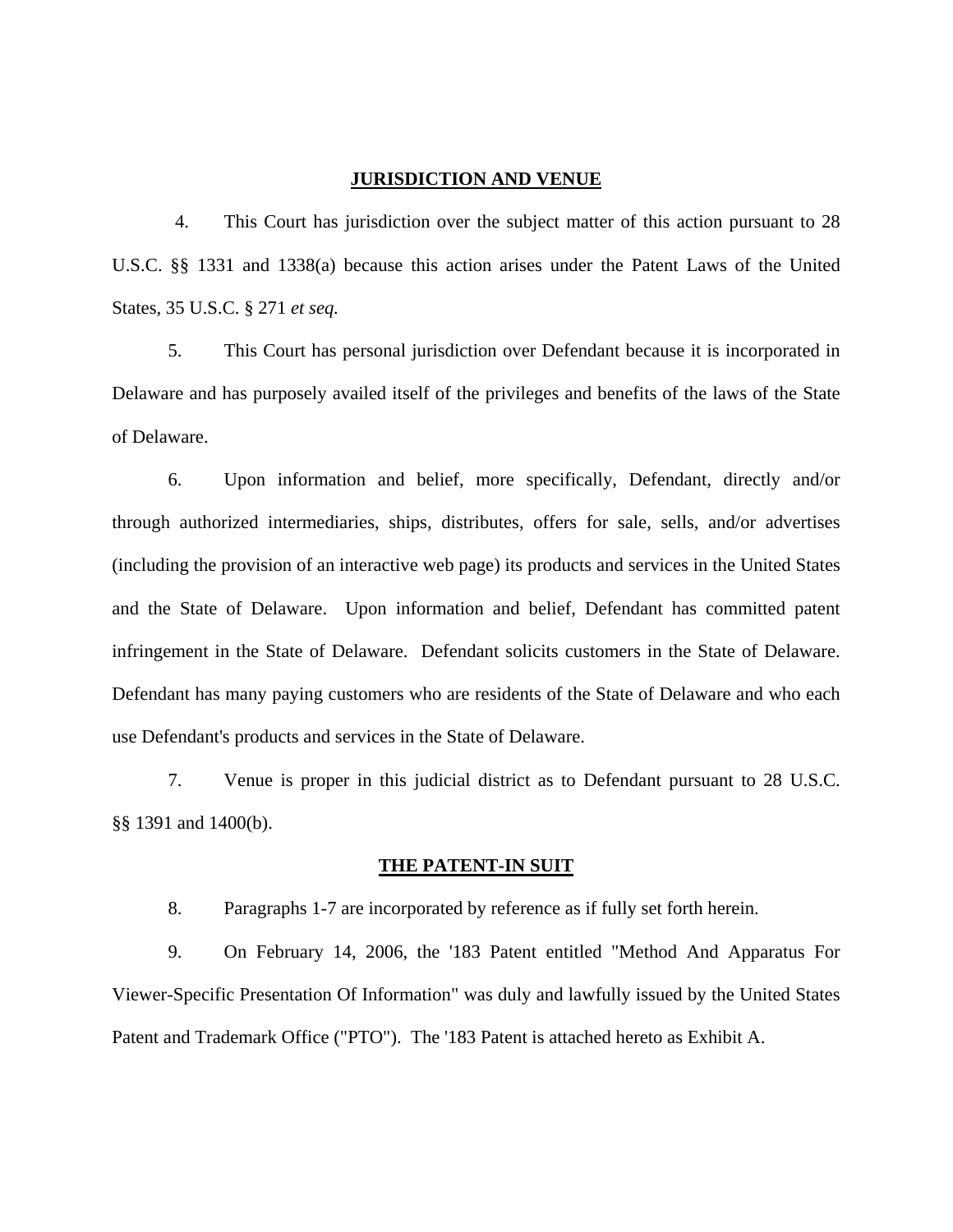10. Plaintiff is the exclusive licensee of the '183 Patent and possesses all rights of recovery under the '183 Patent, including the right to sue and recover all damages for infringement thereof, including past infringement.

### **COUNT I – PATENT INFRINGEMENT**

11. Paragraphs 1-10 are incorporated by reference as if fully restated herein.

12. Upon information and belief and in violation of 35 U.S.C. § 271(a), Defendant has infringed and continues to infringe one or more claims of the '183 Patent by making, using, providing, offering to sell, and selling (directly or through intermediaries), in this district and elsewhere in the United States, methods for computer-implemented method for viewer-specific presentation of information, the method using a computer comprising a CPU, a memory operatively connected to the CPU, and a program stored in the memory and executable by the CPU for presenting information, as provided via the website http://www.justfab.com.

13. Defendant provides a fashion quiz used to generate a personalized boutique of recommended products (e.g., a viewer-specific presentation of information). More specifically, the Defendant creates of a metadata database that includes a plurality of products, product categories, and product elements that encompass the goods available for purchase via the website. Defendant requires customers complete a fashion quiz that is used to generate the personalized boutique. Using the data obtained from the fashion quiz the Defendant systems reference the established database to determine data states, data types, and data elements that are associated with the selected viewer state. After selecting the viewer state, the Defendant system then builds the personalized boutique of recommended products by referencing the database to locate products associated with particular product categories (e.g., data types). Moreover, these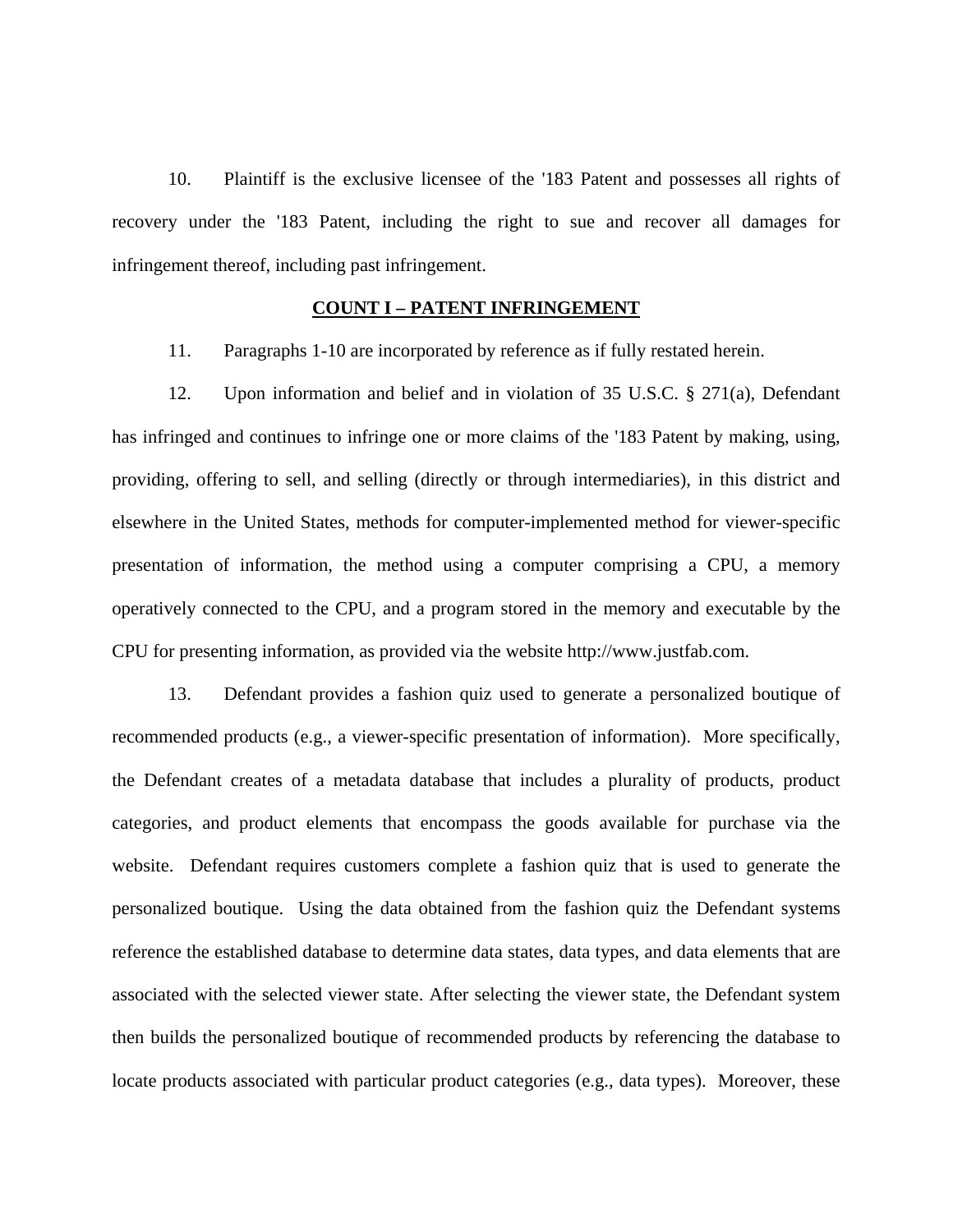products are associated with various product attributes (e.g., data elements) such as price, name, etc. The personalized boutique of recommended products is then displayed to the customer.

14. To the extent such notice may be required, Defendant received actual notice of its infringement of the '183 Patent at least as early as the filing of the original complaint in this action, pursuant to 35 U.S.C. § 287(a).

15. Defendant's aforesaid activities have been, intentional, without authority and/or license from Plaintiff.

16. Plaintiff is entitled to recover from the Defendant the damages sustained by Plaintiff as a result of the Defendant's wrongful acts in an amount subject to proof at trial, which, by law, cannot be less than a reasonable royalty, together with interest and costs as fixed by this Court under 35 U.S.C. § 284.

17. Defendant's infringement of Plaintiff's exclusive rights under the '183 Patent will continue to damage Plaintiff, causing irreparable harm for which there is no adequate remedy at law, unless enjoined by this Court.

#### **PRAYER FOR RELIEF**

 WHEREFORE, Plaintiff Orientview Technologies LLC respectfully requests that this Court enter judgment against Defendant Just Fabulous, Inc. as follows:

- A. An adjudication that Defendant has infringed the '183 Patent;
- B. An award of damages to be paid by Defendant adequate to compensate Plaintiff for its past infringement and any continuing or future infringement up until the date such judgment is entered, including interest, costs, and disbursements as justified under 35 U.S.C. § 284 and, if necessary to adequately compensate